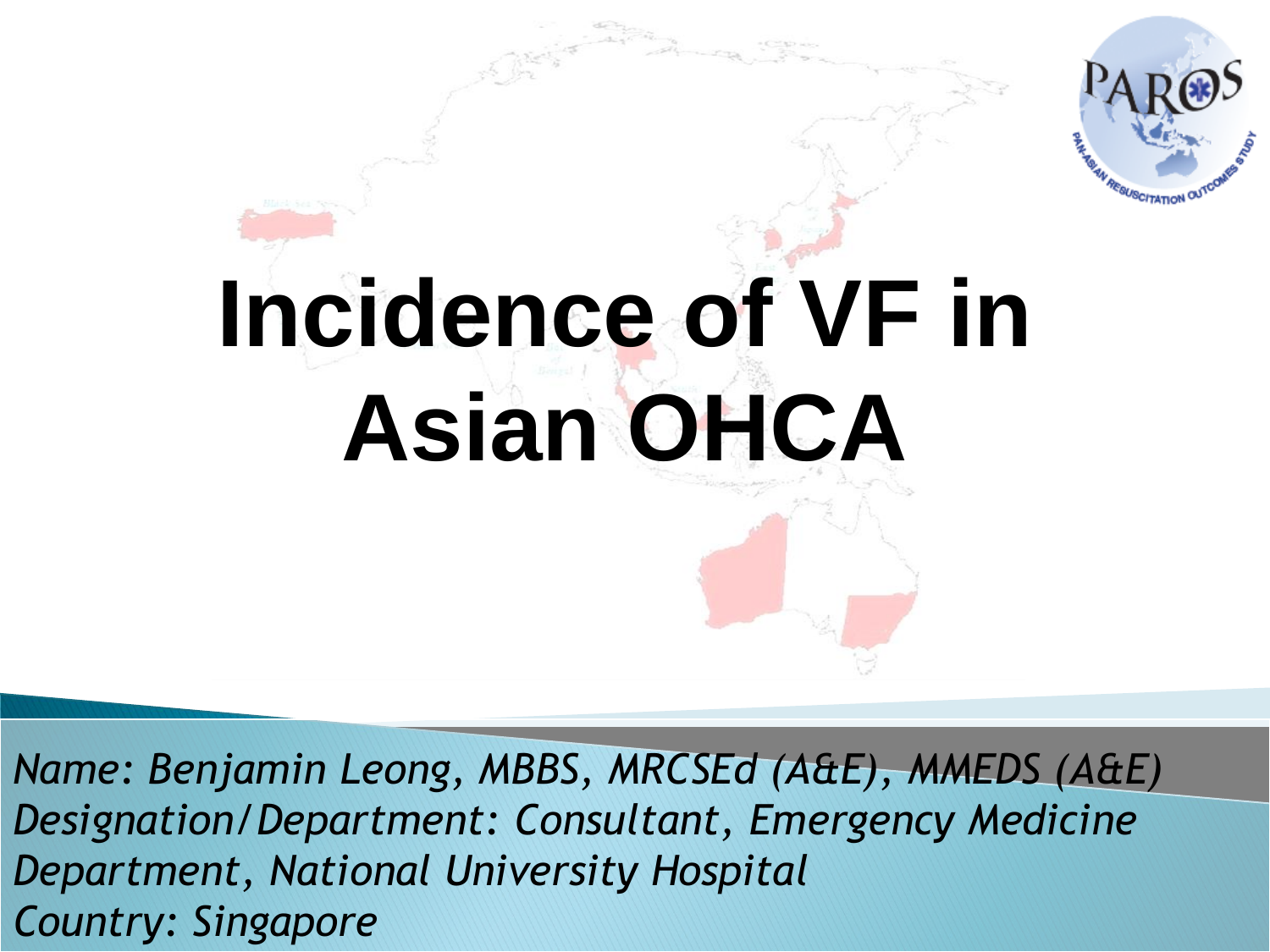#### Introduction



- ▶ The management of shockable rhythms (VF and pulseless VT) is a cornerstone of advanced life support
- In order to improve response to OHCA in Asia, it is important to understand the epidemiology of VF/VT in Asia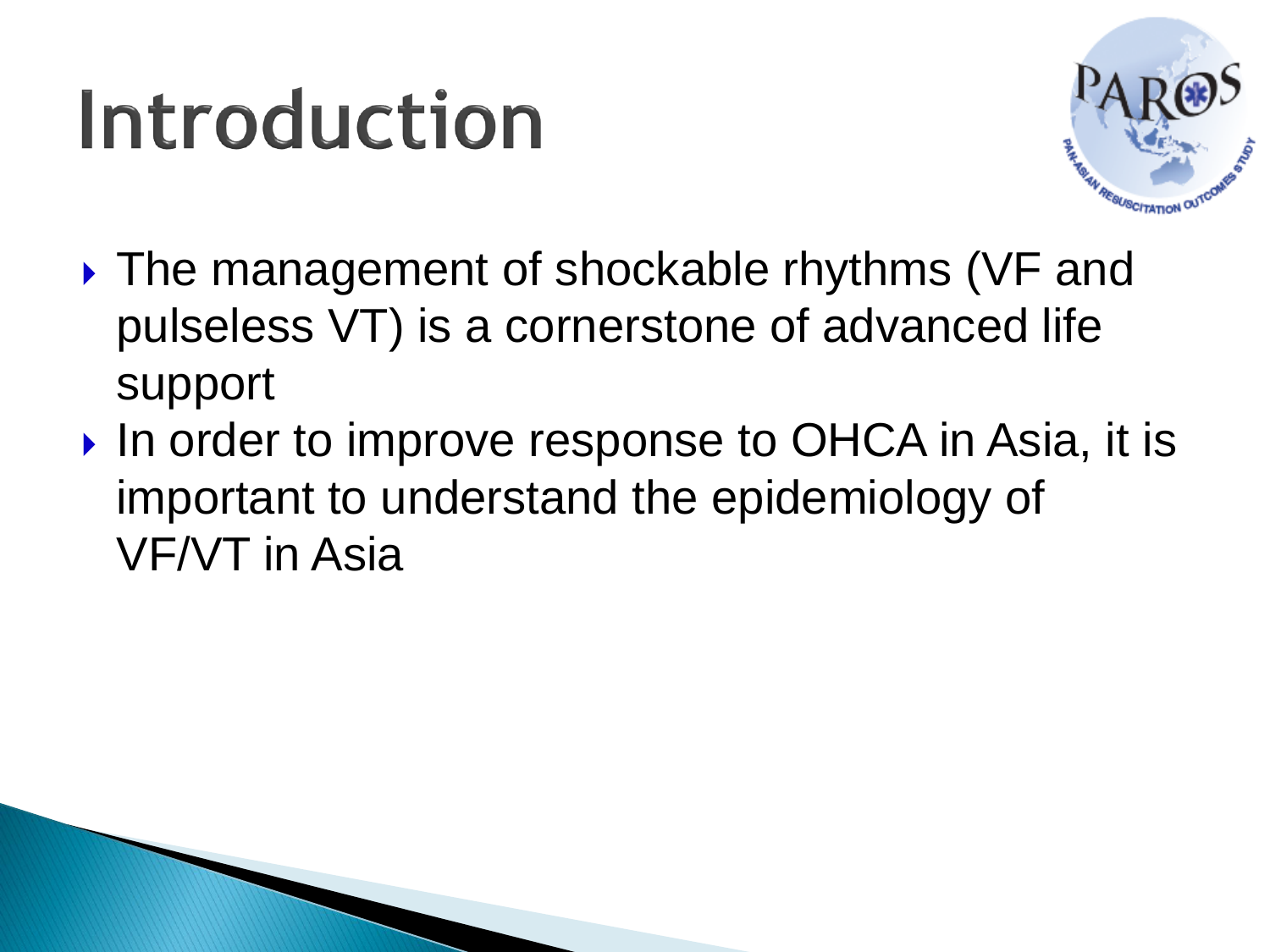# Aims/Hypotheses



Our objectives are to:

- Describe the epidemiology of VF/VT in Asia
- Study associated factors including:
	- Demographics
	- Characteristics of the incident
	- Characteristics of the response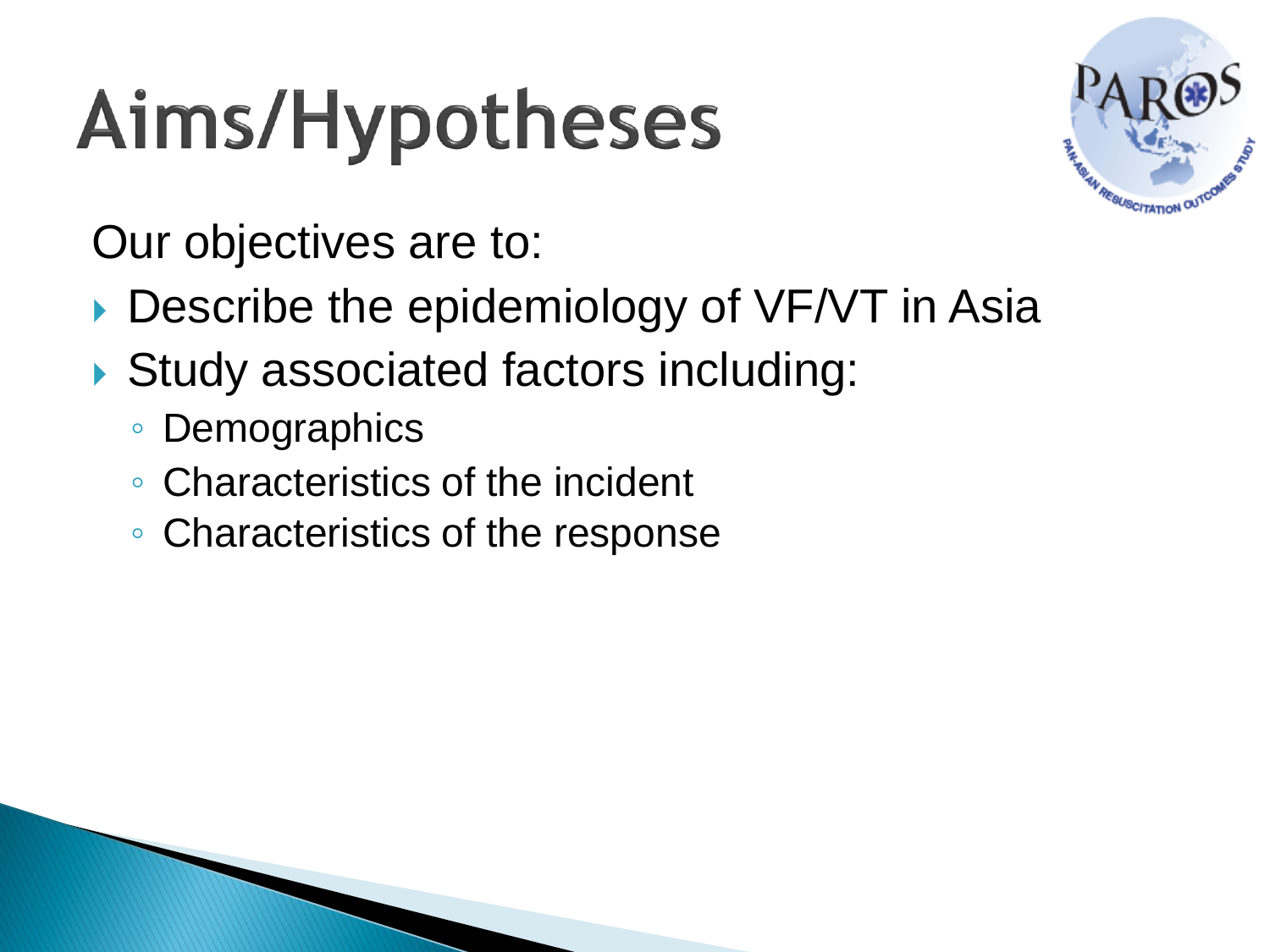#### **The Questions**



- What is the incidence of VF/VT in Asian OHCA?
	- How is it different from Western figures?
	- Is there any regional variation?
- What are the factors that may be associated with VF/VT, and can these explain any differences from the West?
	- Patient factors e.g. age, gender, race and medical history
	- Incident factors e.g. time of day, location
	- Response factors e.g. presence of bystander CPR, shorter response times
- ▶ What is the response?
	- Percentage received public defibrillation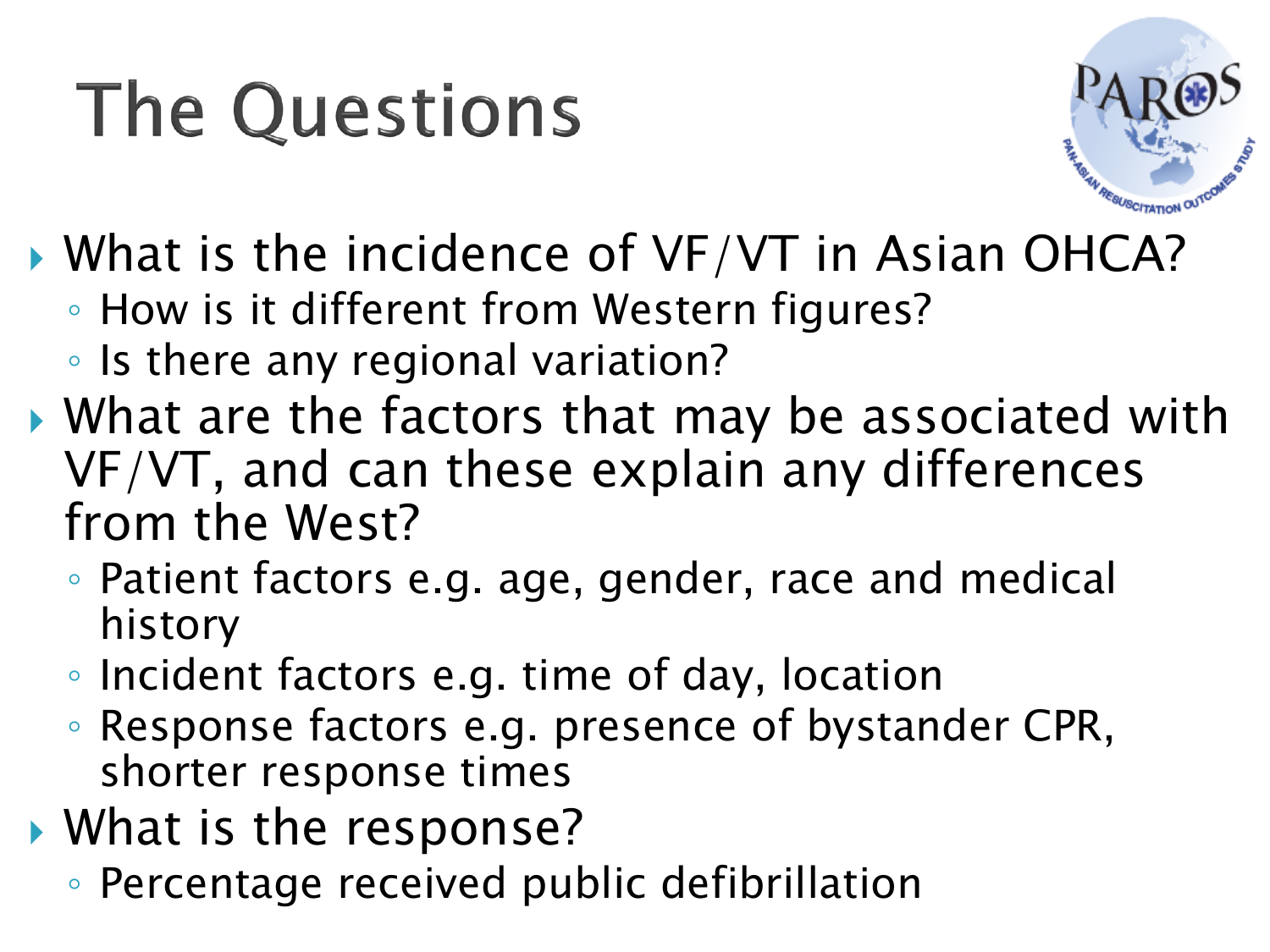### **Methods**



▶ This is a sub-analysis of a prospective multi-centre observational study among members of the PAROS research network of all adult OHCA patients (age  $\ge$ /=16).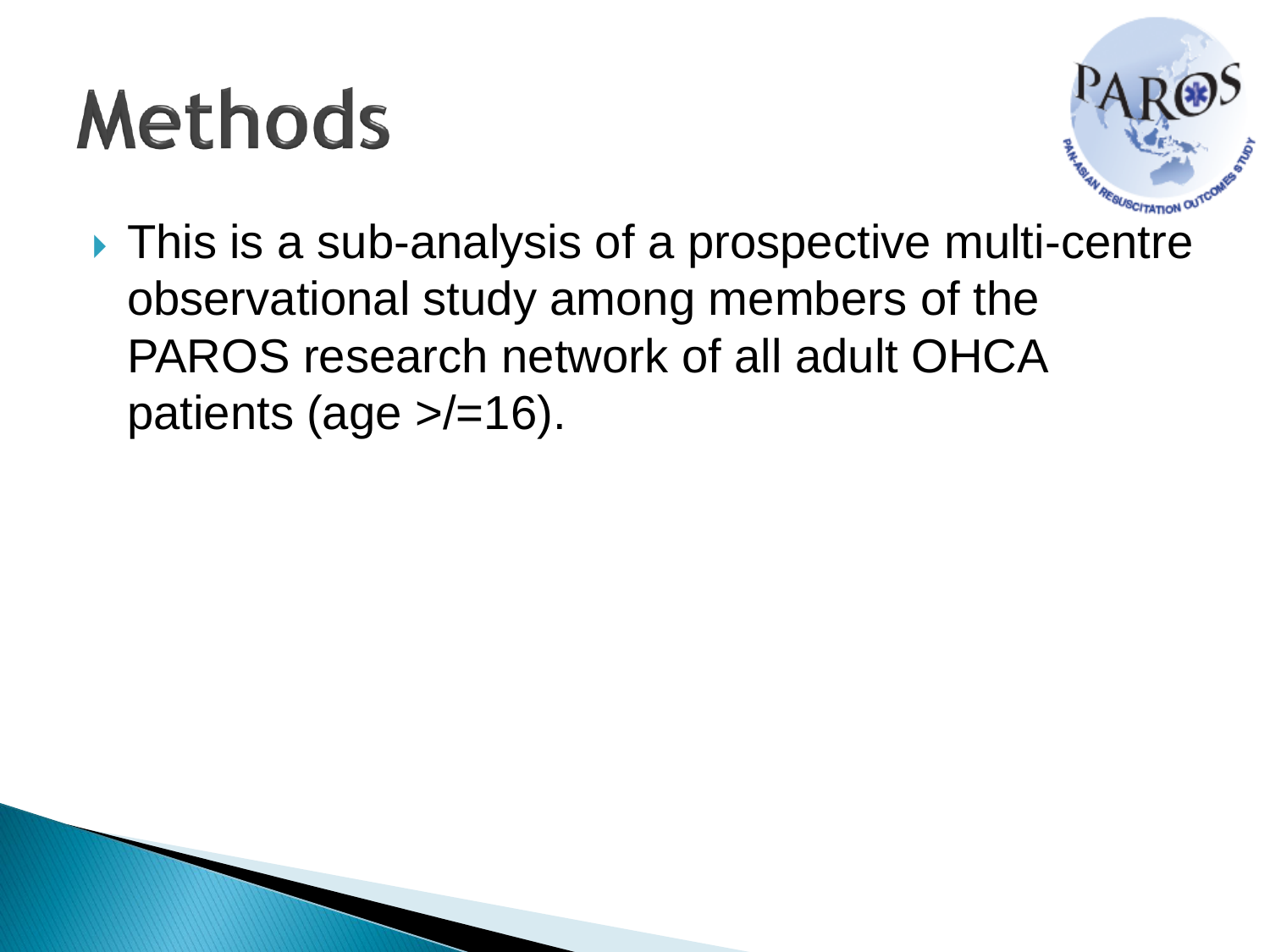# **Methods**



- ▶ Descriptive statistics will be reported as means and standard deviations, median and inter-quartile ranges as well as proportions (percentages).
- ▶ Comparisons will be done using Chi-square, t-test and Mann Whitney-U, and ANOVA.